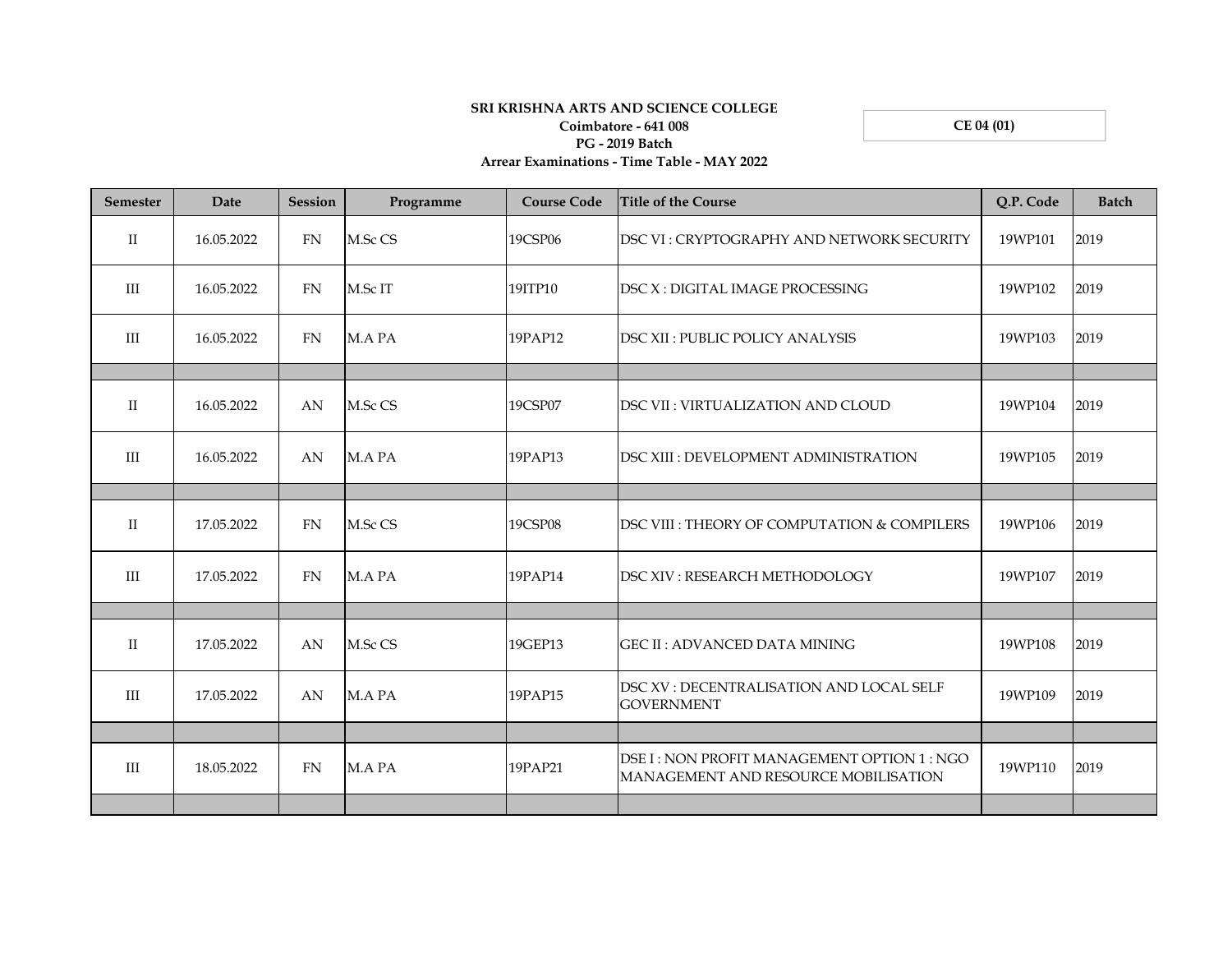| <b>Semester</b>           | Date       | Session   | Programme           | <b>Course Code</b> | <b>Title of the Course</b>                                         | Q.P. Code | <b>Batch</b> |
|---------------------------|------------|-----------|---------------------|--------------------|--------------------------------------------------------------------|-----------|--------------|
| IV                        | 18.05.2022 | AN        | M.A PA              | 19PAP17            | <b>DSC XVII: DISASTER MANAGEMENT</b>                               | 19WP111   | 2019         |
|                           |            |           |                     |                    |                                                                    |           |              |
| IV                        | 19.05.2022 | <b>FN</b> | M.A PA              | 19PAP18            | DSC XVIII : VALUES, ETHICS, INTEGRITY AND<br>HUMAN RIGHTS          | 19WP112   | 2019         |
|                           |            |           |                     |                    |                                                                    |           |              |
| <b>IV</b>                 | 19.05.2022 | AN        | M.A PA              | 19PAP19            | <b>IDSC XIX : ENVIRONMENT MANAGEMENT</b>                           | 19WP113   | 2019         |
|                           |            |           |                     |                    |                                                                    |           |              |
| IV                        | 20.05.2022 | <b>FN</b> | M.A PA              | 19PAP22            | DSE II : NON PROFIT MANAGEMENT OPTION 2 -<br>COMMUNITY DEVELOPMENT | 19WP114   | 2019         |
|                           |            |           |                     |                    |                                                                    |           |              |
|                           | <b>FN</b>  |           | 10:00 AM - 01:00 PM |                    |                                                                    |           |              |
| 02:00 PM - 05:00 PM<br>AN |            |           |                     |                    |                                                                    |           |              |

**DATE: 28.04.2022 CONTROLLER OF EXAMINATIONS PRINCIPAL**